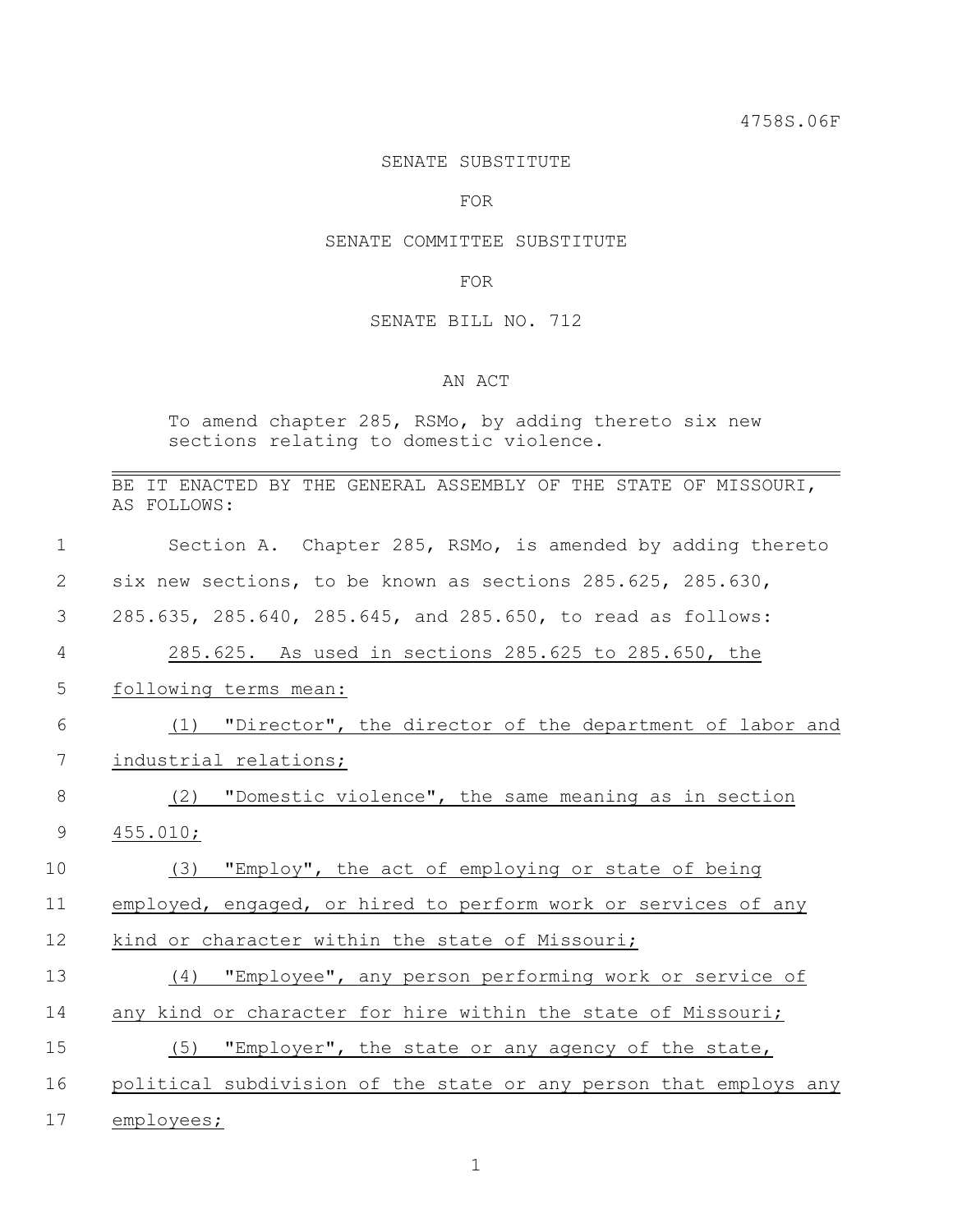| $\mathbf 1$  | (6) "Employee benefit plan" or "plan", an employee welfare        |
|--------------|-------------------------------------------------------------------|
| $\mathbf{2}$ | benefit plan or an employee pension benefit plan or a plan which  |
| 3            | is both an employee welfare benefit plan and an employee pension  |
| 4            | benefit plan;                                                     |
| 5            | (7) "Employment benefits", all benefits provided or made          |
| 6            | available to employees by an employer, including group life       |
| 7            | insurance, health insurance, disability insurance, sick leave,    |
| $8\,$        | annual leave, educational benefits, pensions, and profit-sharing, |
| $\mathsf 9$  | regardless of whether such benefits are provided by a practice or |
| 10           | written policy of an employer or through an "employee benefit     |
| 11           | plan";                                                            |
| 12           | (8) "Family or household member", for employees with a            |
| 13           | family or household member who is a victim of domestic violence,  |
| 14           | means spouse, former spouses, any person related by blood or      |
| 15           | marriage, persons who are presently residing together or have     |
| 16           | resided together in the past, any person who is or has been in a  |
| 17           | continuing social relationship of a romantic or intimate nature   |
| 18           | with the victim, and anyone who has a child in common regardless  |
| 19           | of whether they have been married or have resided together at any |
| 20           | time;                                                             |
| 21           | (9) "Parent", the biological parent of an employee or an          |
| 22           | individual who stood in loco parentis to an employee when the     |
| 23           | employee was a son or daughter;                                   |
| 24           | (10) "Person", an individual, partnership, association,           |
| 25           | corporation, business trust, legal representative, or any         |
| 26           | organized group of persons;                                       |
| 27           | (11) "Public agency", means the government of the state or        |
| 28           | political subdivision thereof, any agency of the state, or of a   |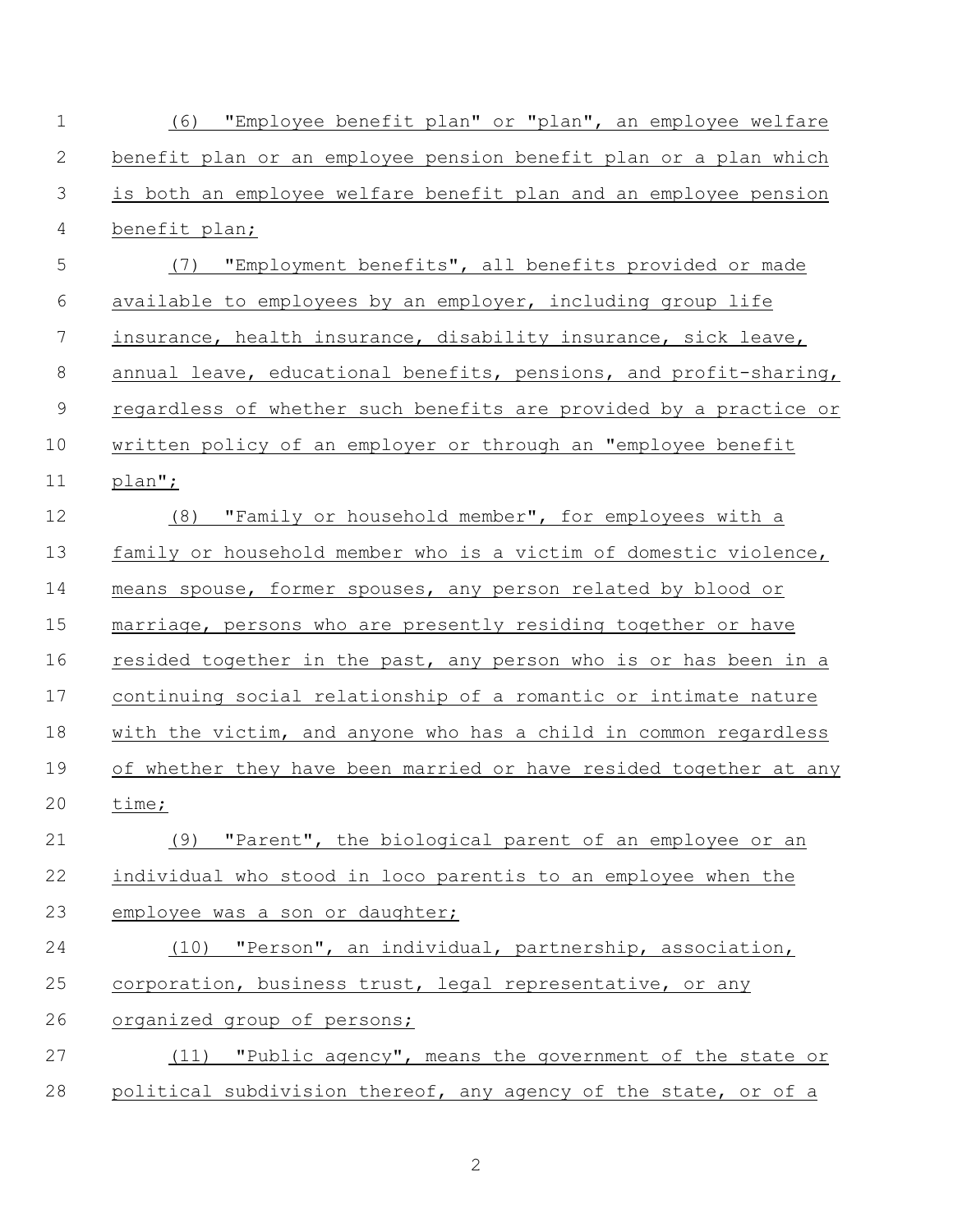| $\mathbf 1$ | political subdivision of the state, or any governmental agency;   |
|-------------|-------------------------------------------------------------------|
| $\mathbf 2$ | (12) "Public assistance", includes cash, food stamps,             |
| 3           | medical assistance, housing assistance, and other benefits        |
| 4           | provided on the basis of income by a public agency or public      |
| 5           | employer;                                                         |
| 6           | (13) "Son or daughter", a biological, adopted, or foster          |
| 7           | child, a stepchild, a legal ward, or a child of a person standing |
| $\,8\,$     | in loco parentis, who is under eighteen years of age, or is       |
| 9           | eighteen years of age or older and incapable of self-care because |
| 10          | of a mental or physical disability;                               |
| 11          | (14) "Victim", an individual who has been subjected to            |
| 12          | domestic violence;                                                |
| 13          | (15) "Victim services organization", means a nonprofit,           |
| 14          | nongovernmental organization that provides assistance to victims  |
| 15          | of domestic violence or to advocates for such victims, including  |
| 16          | a rape crisis center, an organization carrying out a domestic     |
| 17          | violence program, an organization operating a shelter or          |
| 18          | providing counseling services, or a legal services organization   |
| 19          | or other organization providing assistance through the legal      |
| 20          | process;                                                          |
| 21          | (16) "Work", any job, task, labor, services, or any other         |
| 22          | activity for which compensation is provided, expected, or due.    |
| 23          | 285.630. 1. An employee who is a victim of domestic               |
| 24          | violence or has a family or household member who is a victim of   |
| 25          | domestic violence whose interests are not adverse to the employee |
| 26          | as it relates to the domestic violence may take unpaid leave from |
| 27          | work to address such violence in order to prepare for or          |
| 28          | participate in any civil or criminal legal proceeding related to  |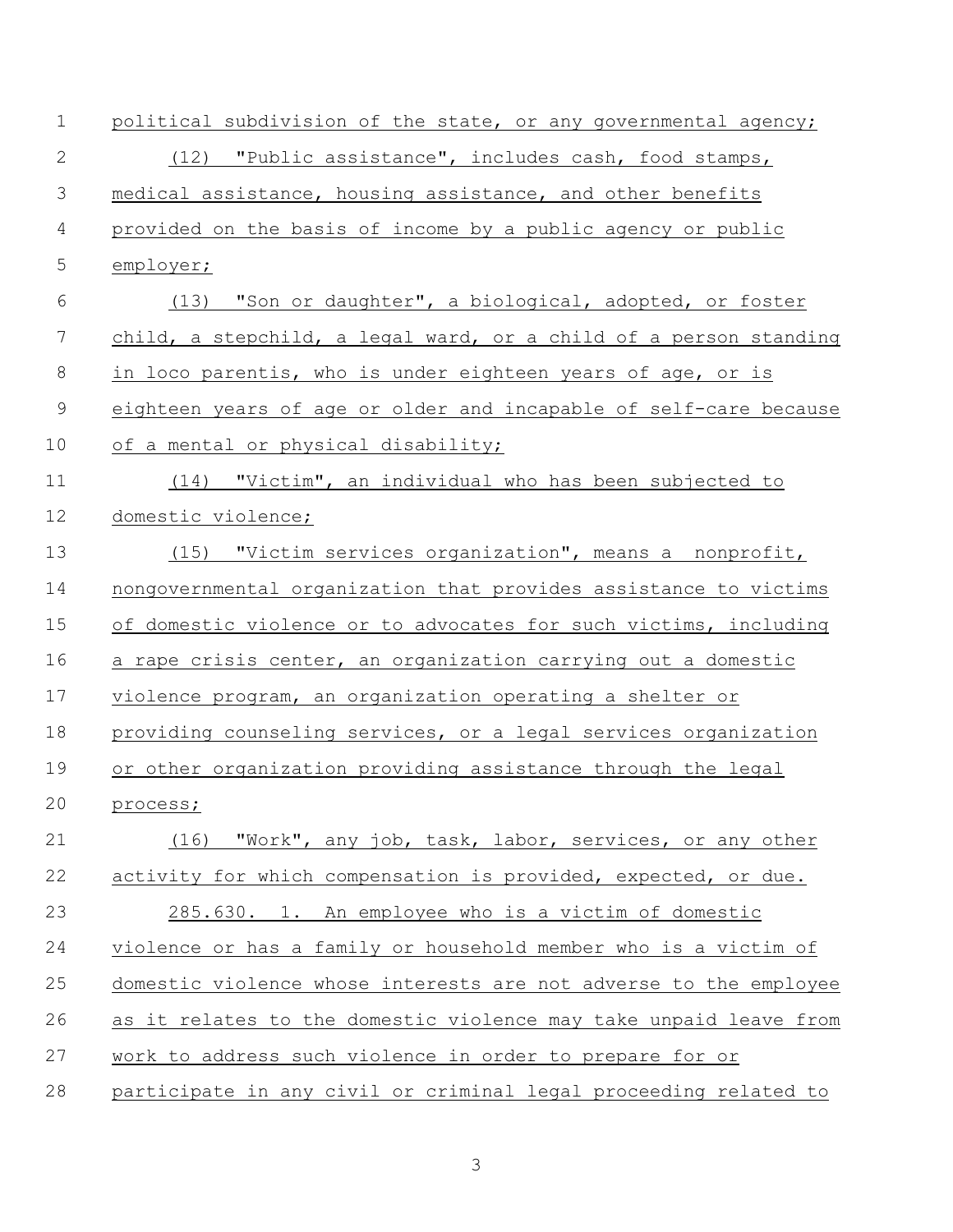# or derived from such domestic violence.

| $\mathbf{2}$ | The employee shall provide the employer with at least<br>2.       |
|--------------|-------------------------------------------------------------------|
| 3            | forty-eight hours' advance notice of the employee's intention to  |
| 4            | take leave under subsection 1 of this section, unless providing   |
| 5            | such notice is not practicable. When an unscheduled absence       |
| 6            | occurs, the employer may not take any action against the employee |
| 7            | if the employee, upon request of the employer and within a        |
| 8            | reasonable period after the absence, provides certification under |
| $\mathsf 9$  | subsection 3 of this section.                                     |
| 10           | 3. The employer may require the employee to provide               |
| 11           | certification to the employer that the employee or the employee's |
| 12           | family or household member is a victim of domestic violence and   |
| 13           | that the leave is for one of the purposes enumerated in           |
| 14           | subsection 1 of this section. The employee shall provide such     |
| 15           | certification to the employer within a reasonable period after    |
| 16           | the employer requests certification.                              |
| 17           | 4. An employee may satisfy the certification requirement of       |
| 18           | subsection 3 of this section by providing to the employer, a      |
| 19           | sworn statement of the employee and documentation from an         |
| 20           | employee, agent, or volunteer of a victim services organization,  |
| 21           | or an attorney, or a court record evidencing that the employee is |
| 22           | involved in a civil or criminal proceeding related to or derived  |
| 23           | from domestic violence.                                           |
| 24           | 5. All information provided to the employer pursuant to           |
| 25           | subsection 4 of this section including a statement of the         |
| 26           | employee, any other documentation or record, and the fact that    |
| 27           | the employee has requested or obtained leave pursuant to this     |
| 28           | section, shall be retained in the strictest confidence by the     |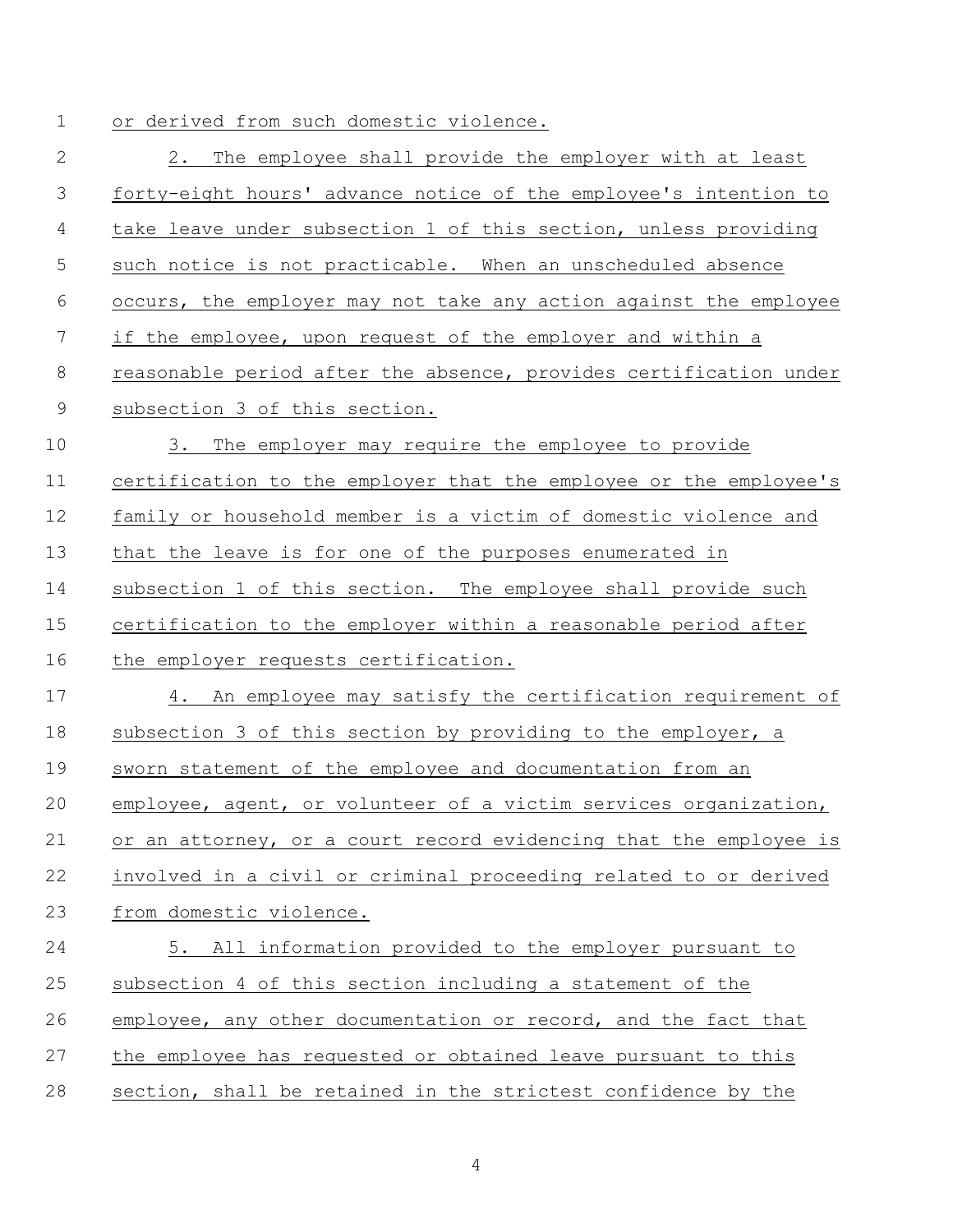employer, except to the extent that disclosure is requested or consented to in writing by the employee or otherwise required by applicable federal or state law. 6. Any employee who takes leave under this section shall be entitled, on return from such leave, to be restored by the employer to the position of employment held by the employee when the leave commenced or an equivalent position with equivalent employment benefits, pay, and other terms and conditions of employment. 7. The taking of leave under this section shall not result in the loss of any employment benefit accrued prior to the date on which the leave commenced. Nothing in this section shall be construed to entitle any restored employee to the accrual of any seniority or employment benefits during any period of leave or 15 any right, benefit, or position of employment other than any 16 right, benefit, or position to which the employee would have been entitled had the employee not taken the leave. Nothing in this section shall be construed to prohibit an employer from requiring an employee on leave under this section to report periodically to the employer on the status and intention of the employee to return to work. 285.635. 1. During any period that an employee takes leave under section 285.630, the employer shall maintain coverage for the employee and any family or household member under any group health plan for the duration of such leave at the level and under the conditions coverage would have been provided if the employee had continued in employment continuously for the duration of such leave.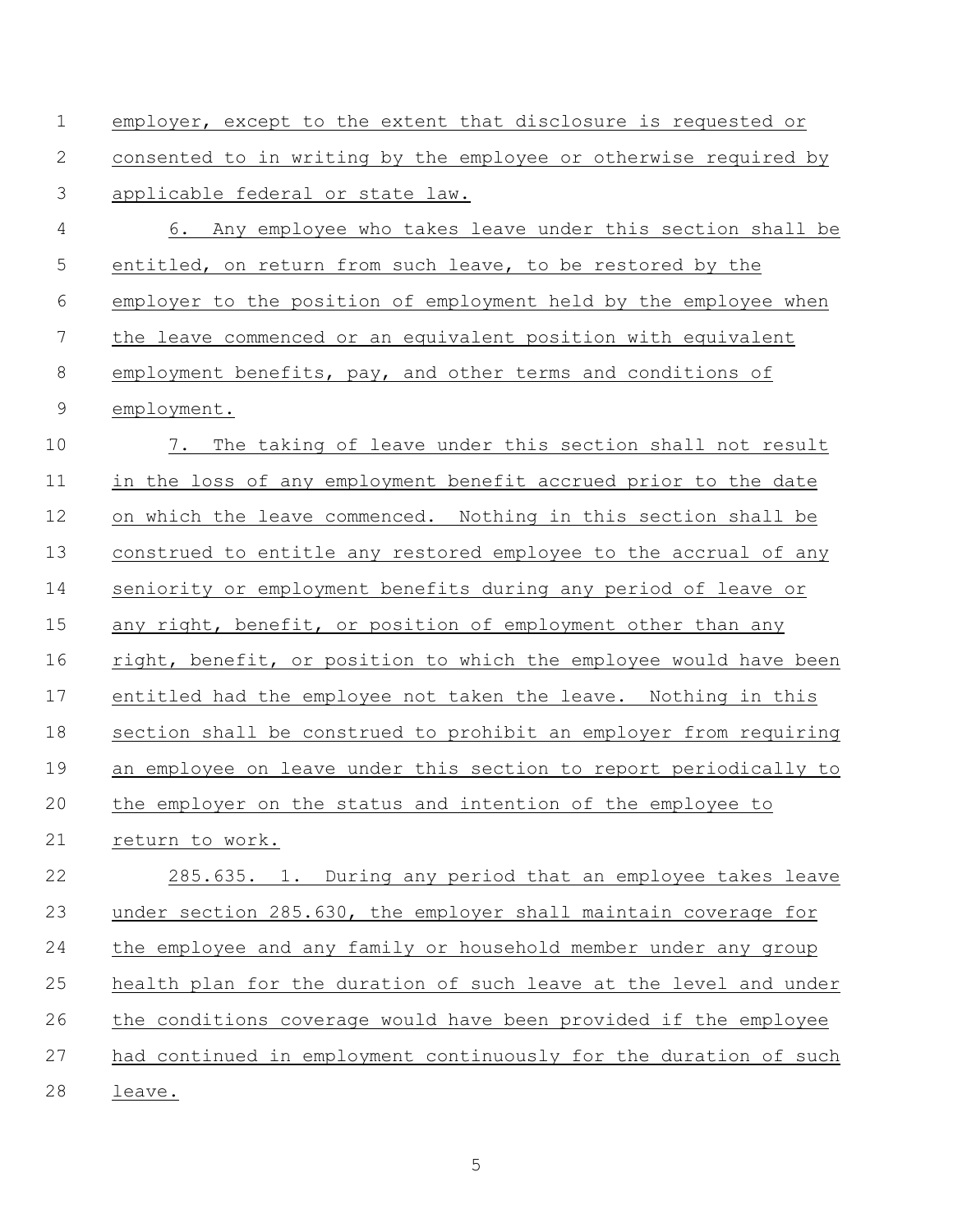| $\mathbf 1$ | The employer may recover from the employee, the premium<br>2.     |
|-------------|-------------------------------------------------------------------|
| 2           | that the employer paid for maintaining coverage for the employee  |
| 3           | and the employee's family or household member under such group    |
| 4           | health plan during any period of leave under this section if the  |
| 5           | employee fails to return from leave after the period of leave to  |
| 6           | which the employee is entitled has expired for a reason other     |
| 7           | than the continuation, recurrence, or onset of domestic violence  |
| 8           | that entitled the employee to leave under section 285.630; or     |
| 9           | other circumstances beyond the control of the employee.           |
| 10          | An employer may require an employee who claims that the<br>3.     |
| 11          | employee is unable to return to work because of a reason          |
| 12          | described in subsection 2 of this section to provide, within a    |
| 13          | reasonable period after making the claim, certification to the    |
| 14          | employer that the employee is unable to return to work because of |
| 15          | that reason by providing the employer with:                       |
| 16          | A sworn statement of the employee;<br>(1)                         |
| 17          | (2)<br>Documentation from an employee, agent, or volunteer of     |
| 18          | a victim services organization, an attorney, a member of the      |
| 19          | clergy, or a medical or other professional from whom the employee |
| 20          | has sought assistance in addressing domestic violence and the     |
| 21          | effects of that violence;                                         |
| 22          | (3) A police or court record; or                                  |
| 23          | (4) Other corroborating evidence.                                 |
| 24          | All information provided to the employer pursuant to<br>4.        |
| 25          | subsection 3 of this section including a statement of the         |
| 26          | employee or any other documentation, record, or corroborating     |
| 27          | evidence, and the fact that the employee is not returning to work |
| 28          | because of a reason described in subsection 2 of this section     |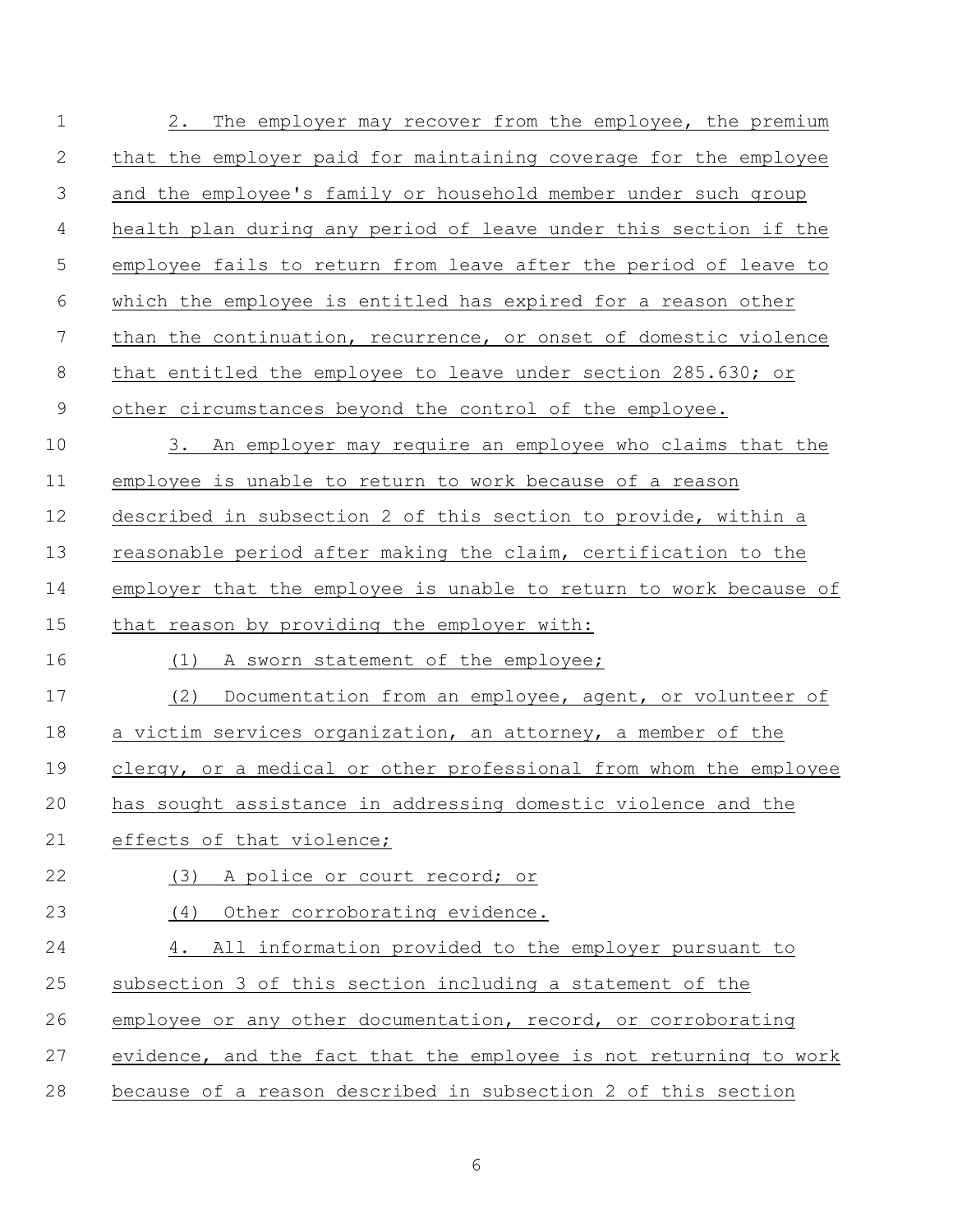| $\mathbf 1$    | shall be retained in the strictest confidence by the employer,    |
|----------------|-------------------------------------------------------------------|
| $\mathbf{2}$   | except to the extent that disclosure is requested or consented to |
| 3              | in writing by the employee; or otherwise required by applicable   |
| $\overline{4}$ | federal or state law.                                             |
| 5              | 285.640. 1. It shall be unlawful for any employer to              |
| 6              | interfere with, restrain, or deny the exercise of or the attempt  |
| $\overline{7}$ | to exercise any right provided under sections 285.625 to 285.635. |
| $\,8\,$        | 2. It shall be unlawful for any employer to discharge or          |
| $\mathcal{G}$  | harass any individual, or otherwise discriminate against any      |
| 10             | individual with respect to compensation, terms, conditions, or    |
| 11             | privileges of employment of the individual, including retaliation |
| 12             | in any form or manner, because the individual exercised any right |
| 13             | provided under sections 285.625 to 285.635 or opposed any         |
| 14             | practice made unlawful by sections 285.625 to 285.635.            |
| 15             | It shall be unlawful for any public agency to deny,<br>3.         |
| 16             | reduce, or terminate the benefits of, otherwise sanction, or      |
| 17             | harass any individual, or otherwise discriminate against any      |
| 18             | individual with respect to the amount, terms, or conditions of    |
| 19             | public assistance of the individual, including retaliation in any |
| 20             | form or manner, because the individual exercised any right        |
| 21             | provided under sections 285.625 to 285.635 or opposed any         |
| 22             | practice made unlawful by sections 285.625 to 285.635.            |
| 23             | It shall be unlawful for any employer to discharge or in<br>4.    |
| 24             | any other manner discriminate, as provided in subsections 2 or 3  |
| 25             | of this section, against any individual because such individual   |
| 26             | has:                                                              |
| 27             | Filed any charge, or has instituted or caused to be<br>(1)        |
| 28             | instituted any proceeding under or related to sections 285.625 to |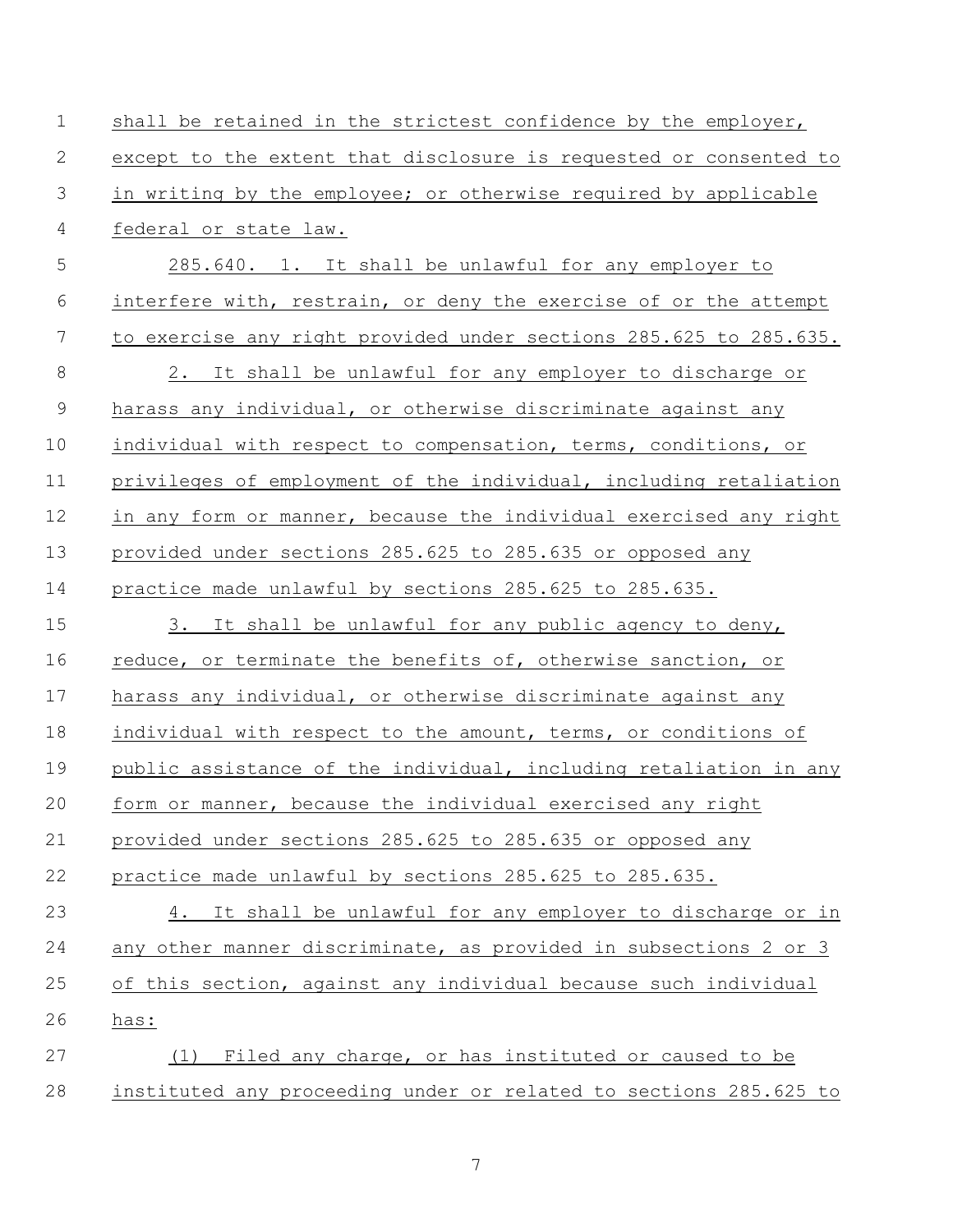285.635;

| 2           | Given, or is about to give, any information in<br>(2)             |
|-------------|-------------------------------------------------------------------|
| 3           | connection with any inquiry or proceeding relating to any right   |
| 4           | provided under sections 285.625 to 285.635; or                    |
| 5           | (3) Testified, or is about to testify, in any inquiry or          |
| 6           | proceeding relating to any right provided under sections 285.625  |
| 7           | to 285.635.                                                       |
| $8\,$       | 285.645. The attorney general may investigate alleged or          |
| $\mathsf 9$ | suspected violations of sections 285.625 to 285.635 and shall     |
| 10          | have all powers provided by sections 407.040 to 407.090 in        |
| 11          | connection with any investigation of an alleged or suspected      |
| 12          | violation of sections 285.625 to 285.635 as if the unlawful acts  |
| 13          | enumerated in sections 285.625 to 285.635 are unlawful acts       |
| 14          | proscribed by chapter 407. The attorney general may serve and     |
| 15          | enforce subpoenas related to the enforcement of sections 285.625  |
| 16          | to 285.635.                                                       |
| 17          | 285.650. 1. Nothing in sections 285.625 to 285.635 shall          |
| 18          | be construed to supersede any provision of any federal, state, or |
| 19          | local law, collective bargaining agreement, or employment         |
| 20          | benefits program or plan that provides:                           |
| 21          | (1) Greater leave benefits for victims of domestic violence       |
| 22          | than the rights established under sections 285.625 to 285.635; or |
| 23          | Leave benefits for a larger population of victims of<br>(2)       |
| 24          | domestic violence, as defined in such law, agreement, program, or |
| 25          | plan, than the victims of domestic violence covered under         |
| 26          | sections 285.625 to 285.635.                                      |
| 27          | The rights and remedies established for applicants and<br>2.      |
| 28          | employees who are victims of domestic violence and applicants and |